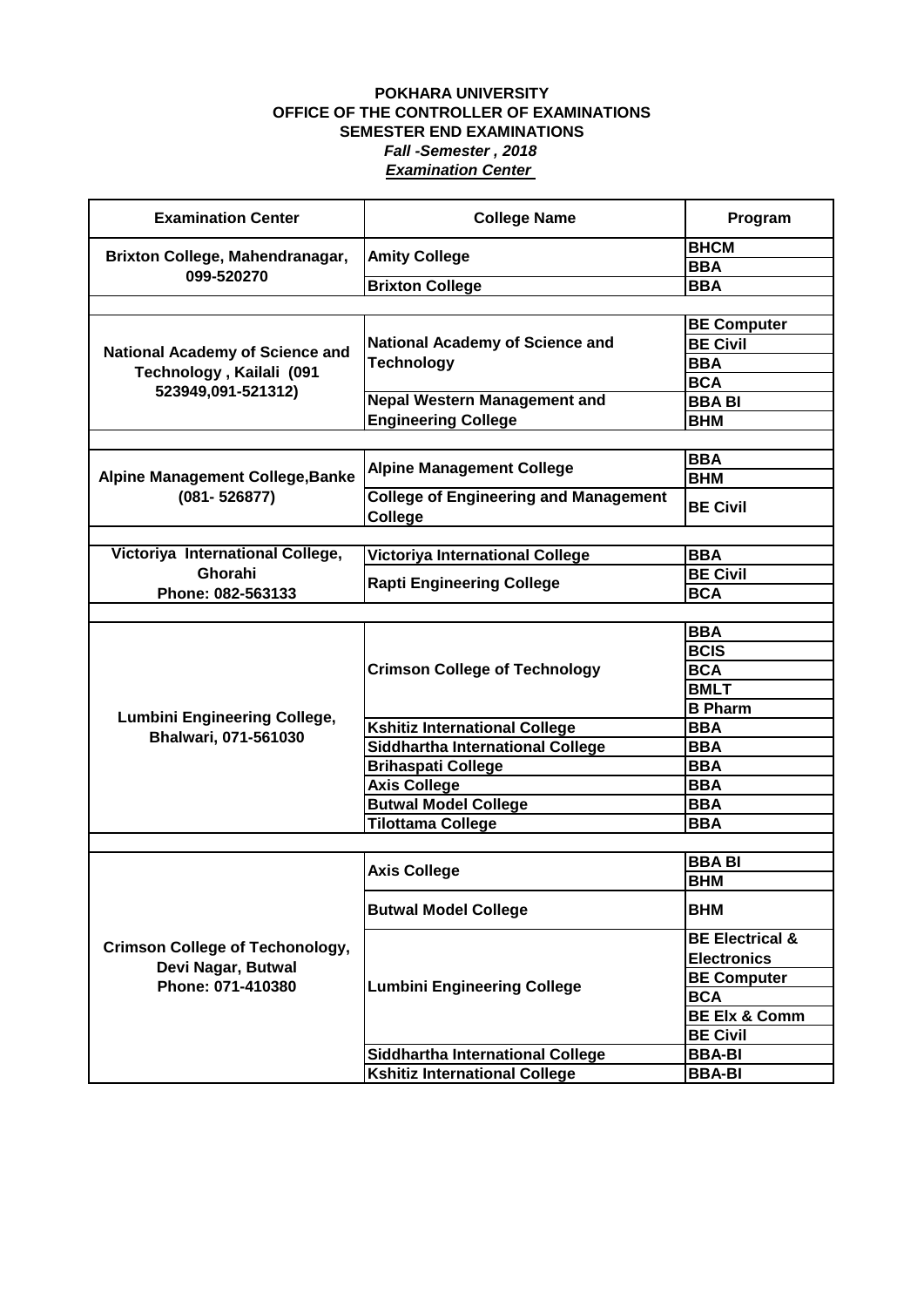| <b>Examination Center</b>                                                         | <b>College Name</b>                                                     | Program                    |
|-----------------------------------------------------------------------------------|-------------------------------------------------------------------------|----------------------------|
| <b>Boston International College,</b><br>Bharatpur,<br>Phone: 056-526203           | <b>Oxford College of Engineering &amp;</b><br><b>Management College</b> | <b>BE Civil</b>            |
|                                                                                   |                                                                         | <b>BE Electrical &amp;</b> |
|                                                                                   |                                                                         | <b>Electronics</b>         |
|                                                                                   |                                                                         | <b>BE Civil</b>            |
|                                                                                   | <b>United Technical College</b>                                         | <b>BE Electrical &amp;</b> |
|                                                                                   |                                                                         | <b>Electronics</b>         |
|                                                                                   |                                                                         |                            |
|                                                                                   | <b>Boston International College</b>                                     | BBA                        |
|                                                                                   |                                                                         | <b>BCIS</b>                |
| <b>United Technical College, Bharatpur</b>                                        |                                                                         | <b>BBA-BI</b>              |
| Phone: 056-526331                                                                 | <b>Valley State College</b>                                             | <b>BBA</b>                 |
|                                                                                   | <b>Oxford College of Engineering &amp;</b>                              | <b>BCA</b>                 |
|                                                                                   | <b>Management College</b>                                               | <b>BBA</b>                 |
|                                                                                   |                                                                         |                            |
|                                                                                   | Gandaki College of Engineering & Science BE Software                    |                            |
|                                                                                   | <b>Pokhara College of Management</b>                                    | <b>BBA</b>                 |
| <b>Pokhara Engineeering College,</b>                                              | <b>Nepal Tourism &amp; Hotel Management</b><br>College                  | BBA                        |
| Phirke Pokhara, Kaski (061-531209,                                                |                                                                         | <b>BBA-BI</b>              |
| 061-532622)                                                                       |                                                                         | <b>BHM</b>                 |
|                                                                                   |                                                                         | <b>BBA</b>                 |
|                                                                                   | La Grandee International College                                        | <b>BCA</b>                 |
|                                                                                   |                                                                         | <b>BPH</b>                 |
|                                                                                   |                                                                         |                            |
| <b>Nepal Tourism &amp; Hotel Management</b>                                       | <b>Pokhara Engineeering College</b>                                     | <b>BE Computer</b>         |
| College, Gairapatan, Pokhara, 061-                                                |                                                                         | <b>BE Elx&amp; Comm</b>    |
| 432333                                                                            |                                                                         | <b>B.</b> Arch.            |
|                                                                                   |                                                                         | <b>BE Civil</b>            |
|                                                                                   |                                                                         |                            |
|                                                                                   | <b>School of Health and Allied Sciences</b>                             | <b>B. Pharm</b>            |
|                                                                                   |                                                                         | <b>B.Sc.MLT</b>            |
|                                                                                   |                                                                         | <b>BPH</b>                 |
| <b>School of Engineering, Pokhara</b>                                             | <b>School of Engineering</b>                                            | <b>BE Civil</b>            |
| <b>University, Khudi</b><br>Dhungepatan, Lekhanath, Kaski (061-<br>561547,561593) |                                                                         | <b>BE Electrical &amp;</b> |
|                                                                                   |                                                                         | <b>Electronics</b>         |
|                                                                                   | <b>School of Business</b>                                               | <b>BBA</b>                 |
|                                                                                   |                                                                         | <b>BBA BI</b>              |
|                                                                                   | <b>School of Development &amp; Social</b>                               | <b>BECS</b>                |
|                                                                                   | Engineering                                                             | <b>B</b> Devs.             |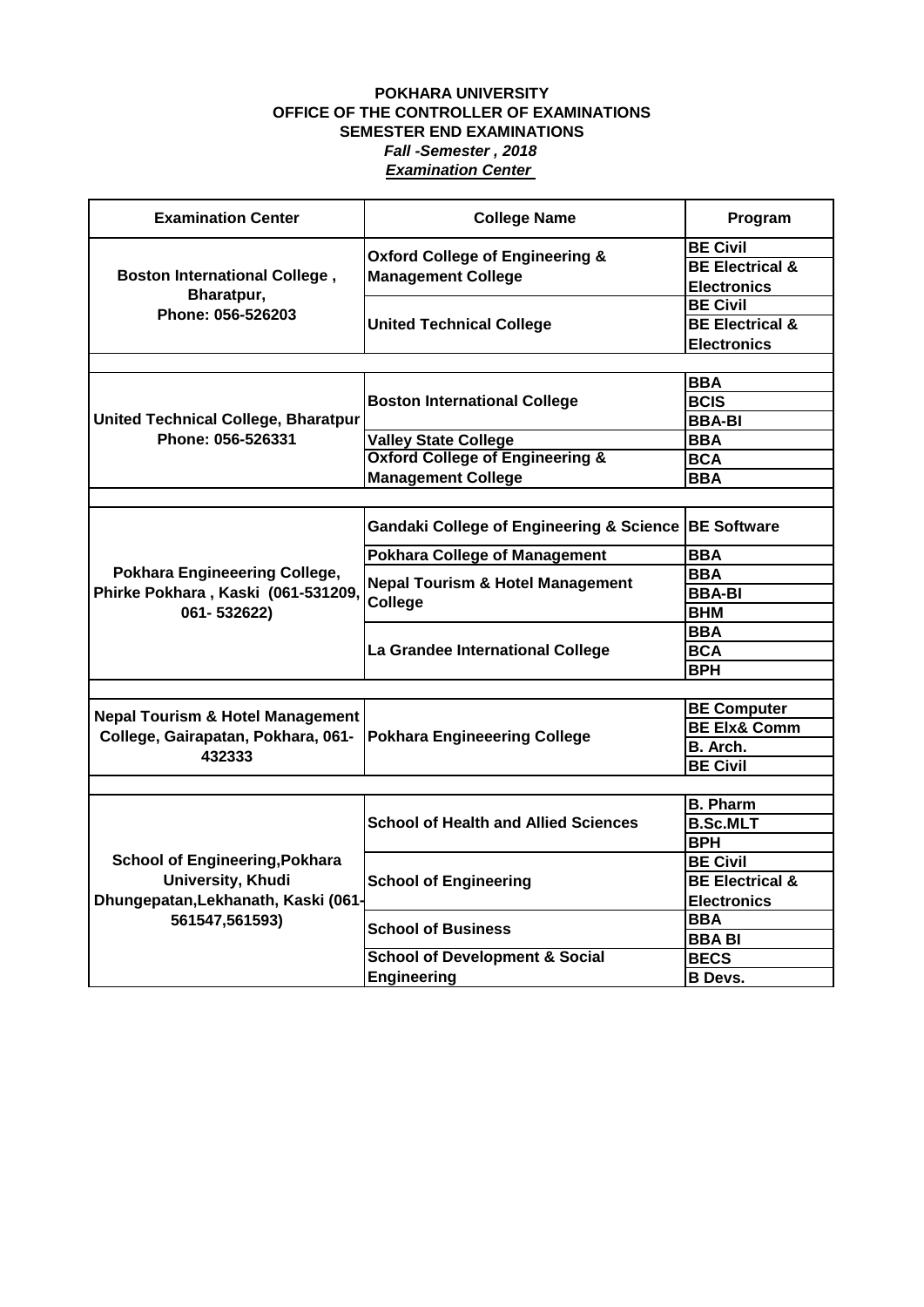| <b>Examination Center</b>                                        | <b>College Name</b>                                                   | Program                  |
|------------------------------------------------------------------|-----------------------------------------------------------------------|--------------------------|
| <b>SchEMS, New Baneshwar,</b><br>Kathmandu<br>Phone: 01-4465118  | <b>Ace Institute of Management</b>                                    | <b>BBA-BI</b>            |
|                                                                  | <b>Apex College</b>                                                   | <b>BBA-BI</b>            |
|                                                                  |                                                                       | <b>BBA-TT</b>            |
|                                                                  | <b>Citizen College</b>                                                | <b>BBA-TT</b>            |
|                                                                  | <b>Arthav Business College</b>                                        | <b>BBA</b>               |
|                                                                  | <b>Uniglobe College</b>                                               | <b>BBA</b>               |
|                                                                  |                                                                       | <b>BBA-BI</b>            |
|                                                                  | Sahid Ramnath Dahal Smiriti College                                   | <b>BBA-BI</b>            |
|                                                                  | <b>Everest Engineering &amp; Management</b><br>College                | <b>BBA-BI</b>            |
|                                                                  |                                                                       |                          |
|                                                                  | <b>Ace Institute of Management</b>                                    | <b>BBA</b>               |
|                                                                  |                                                                       | <b>BBA-BI</b>            |
|                                                                  | <b>Malpi International College</b>                                    | <b>BBA</b>               |
|                                                                  | Rajdhani Model College                                                | <b>BBA</b>               |
|                                                                  | <b>Camad College</b>                                                  | <b>BBA</b>               |
| Apex College, Devkota Sadak,                                     | <b>Apollo International College</b>                                   | <b>BBA</b>               |
| Kathmandu                                                        |                                                                       | <b>BBA-BI</b>            |
| Phone: 01-4467922                                                | <b>Atlantic International College</b>                                 | <b>BBA-BI</b>            |
|                                                                  |                                                                       | <b>BBA</b>               |
|                                                                  | <b>Nobel College</b>                                                  | <b>BBA-BI</b>            |
|                                                                  | <b>Excel International College</b>                                    | <b>BBA-BI</b>            |
|                                                                  | <b>Cosmos College of Management &amp;</b>                             | <b>BBA</b>               |
|                                                                  | <b>Technology</b>                                                     |                          |
|                                                                  | <b>Platinium Management College</b>                                   | <b>BBA</b>               |
|                                                                  |                                                                       |                          |
|                                                                  | <b>Suvashree Academy International College</b>                        | <b>BBA</b>               |
|                                                                  |                                                                       | <b>BCIS</b>              |
|                                                                  | <b>Nobel College</b>                                                  | <b>BBA</b>               |
| Ace Institute of Management,<br>Baneshwar, Kathmandu, 01-4499817 |                                                                       | <b>BHCM</b>              |
|                                                                  | <b>National Open College</b>                                          | <b>BBA</b>               |
|                                                                  |                                                                       | <b>BHCM</b>              |
|                                                                  | <b>Arthab Business College</b>                                        | <b>BHCM</b>              |
|                                                                  | <b>Nepal College of Information Tech.</b>                             | <b>BCA</b>               |
|                                                                  | <b>Central College</b>                                                | <b>BBA</b>               |
|                                                                  | <b>Apex College</b>                                                   | <b>BCIS</b>              |
|                                                                  | <b>Medhabi College</b>                                                | <b>BCIS</b>              |
|                                                                  | <b>Norvic Business College</b>                                        | <b>BHCM</b>              |
|                                                                  | <b>SchEMS</b>                                                         | <b>BCA</b>               |
|                                                                  |                                                                       |                          |
| Uniglobe College, New Baneshwar,<br>01-4115690                   | <b>Apex College</b><br><b>Nepal College of Information Technology</b> | <b>BBA</b><br><b>BBA</b> |
|                                                                  | <b>Norvic Business College (City College)</b>                         | <b>BBA</b>               |
|                                                                  | V S Niketan College                                                   | <b>BBA</b>               |
|                                                                  | <b>Citizen College</b>                                                | <b>BBA</b>               |
|                                                                  |                                                                       |                          |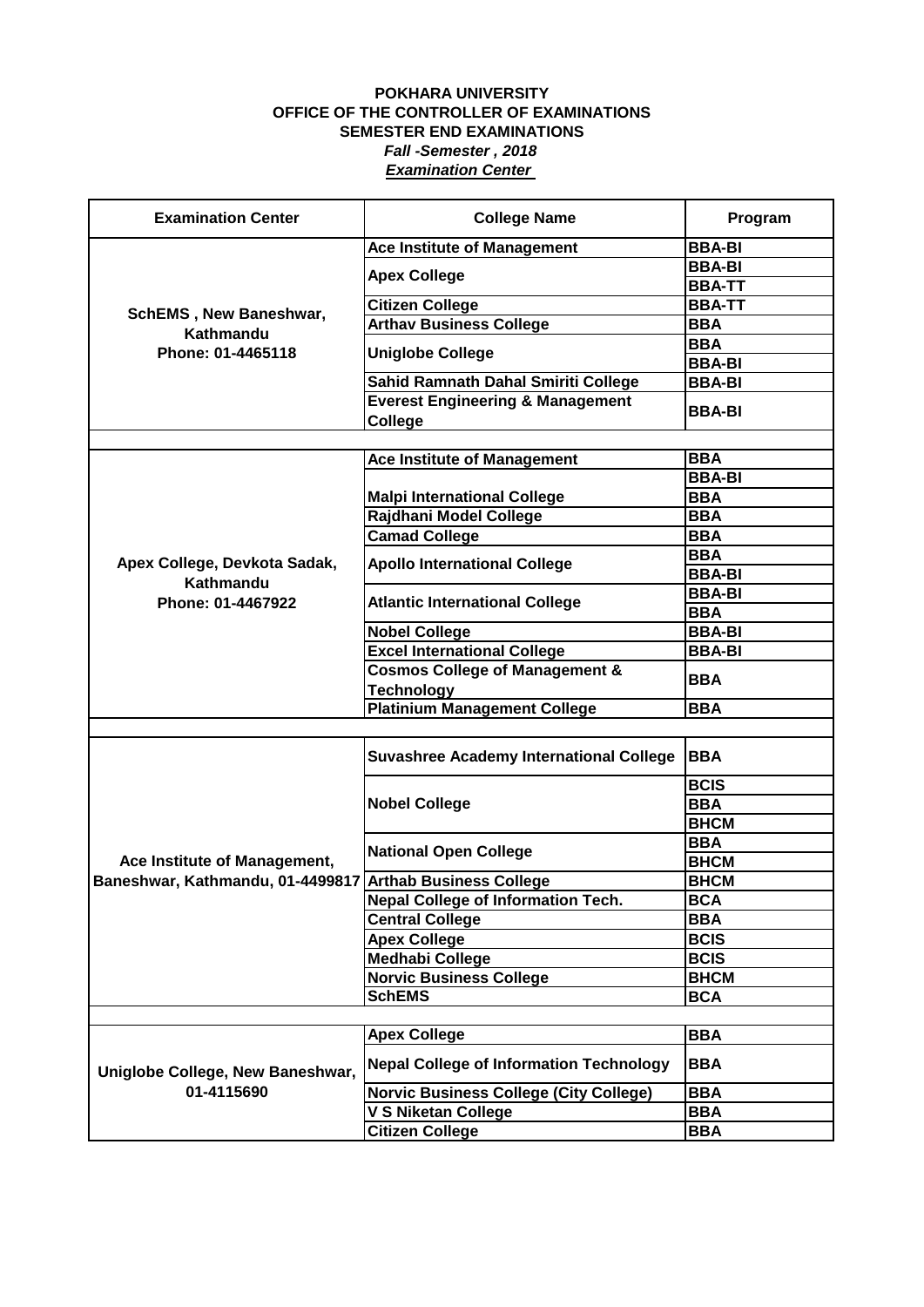| <b>Examination Center</b>                                                                     | <b>College Name</b>                                            | Program                  |
|-----------------------------------------------------------------------------------------------|----------------------------------------------------------------|--------------------------|
|                                                                                               | <b>Sahid Ramnath Dahal Smiriti College</b>                     | <b>BBA</b>               |
|                                                                                               | <b>Platinum Management College</b>                             | <b>BHM</b>               |
|                                                                                               | <b>Apolo International College</b>                             | <b>BHM</b>               |
|                                                                                               | <b>Excel International College</b>                             | <b>BBA</b>               |
|                                                                                               |                                                                | <b>BHM</b>               |
|                                                                                               | <b>Ritz Hospitality Management College</b>                     | <b>BBA</b>               |
|                                                                                               |                                                                | <b>BHM</b>               |
|                                                                                               | <b>Quest International College</b>                             | <b>BBA</b>               |
| Nobel College, Sinamangal, Phone:                                                             |                                                                | <b>BBA</b>               |
| 01-4110590                                                                                    | <b>Medhavi College</b>                                         | <b>BHM</b>               |
|                                                                                               | <b>SAIM College</b>                                            | <b>BBA</b>               |
|                                                                                               | <b>Shubhashree Academy International</b><br>College            | <b>BHM</b>               |
|                                                                                               | Rajdhani College                                               | <b>BHM</b>               |
|                                                                                               | <b>schEMS</b>                                                  | <b>BBA</b>               |
|                                                                                               | <b>Arthab Business College</b>                                 | <b>BHM</b>               |
|                                                                                               |                                                                | <b>BHM</b>               |
|                                                                                               | <b>Liberty College</b>                                         | <b>BBA</b>               |
|                                                                                               |                                                                |                          |
|                                                                                               | <b>Modern Technical College</b>                                | <b>B.Sc.MLT</b>          |
|                                                                                               | <b>National Open College</b>                                   | <b>BPH</b>               |
|                                                                                               | <b>Central Institute of Science &amp; Technology</b>           | <b>B.Pharm</b>           |
|                                                                                               | (CIST) College                                                 | <b>BPH</b>               |
|                                                                                               | <b>Nobel College</b>                                           | <b>B.Sc.MM</b>           |
|                                                                                               |                                                                | <b>B.Sc.MB</b>           |
| <b>Quest International College,</b>                                                           |                                                                | <b>B.Sc.MLT</b>          |
| Gwarko, Patan                                                                                 |                                                                | <b>B.Pharm</b>           |
| Phone: 01-552195                                                                              |                                                                | <b>BPH</b>               |
|                                                                                               |                                                                | B.Sc. in Env.            |
|                                                                                               | <b>SchEMS</b>                                                  | <b>Mgmt</b>              |
|                                                                                               | <b>Camad College</b>                                           | <b>B.Devs.</b>           |
|                                                                                               | <b>Universial Science College</b>                              | <b>B.Sc.Bio</b>          |
|                                                                                               |                                                                | <b>Chemistry</b>         |
|                                                                                               |                                                                |                          |
|                                                                                               | <b>Nepal Engineering College</b>                               | <b>BE Elx&amp; Comm</b>  |
|                                                                                               |                                                                | <b>Architecture</b>      |
| <b>Nepal College of Information</b><br>Technology, Balkumari Road, Patan<br>Phone: 01-5186354 | <b>Cosmos College of Management &amp;</b><br><b>Technology</b> | <b>BE Civil</b>          |
|                                                                                               |                                                                | <b>Architecture</b>      |
|                                                                                               |                                                                | <b>BE Computer</b>       |
|                                                                                               |                                                                | <b>BE Elx &amp; Comm</b> |
|                                                                                               |                                                                | <b>BEIT</b>              |
|                                                                                               | <b>Everest Engineering College</b>                             | <b>BE Elx &amp; Comm</b> |
|                                                                                               |                                                                |                          |